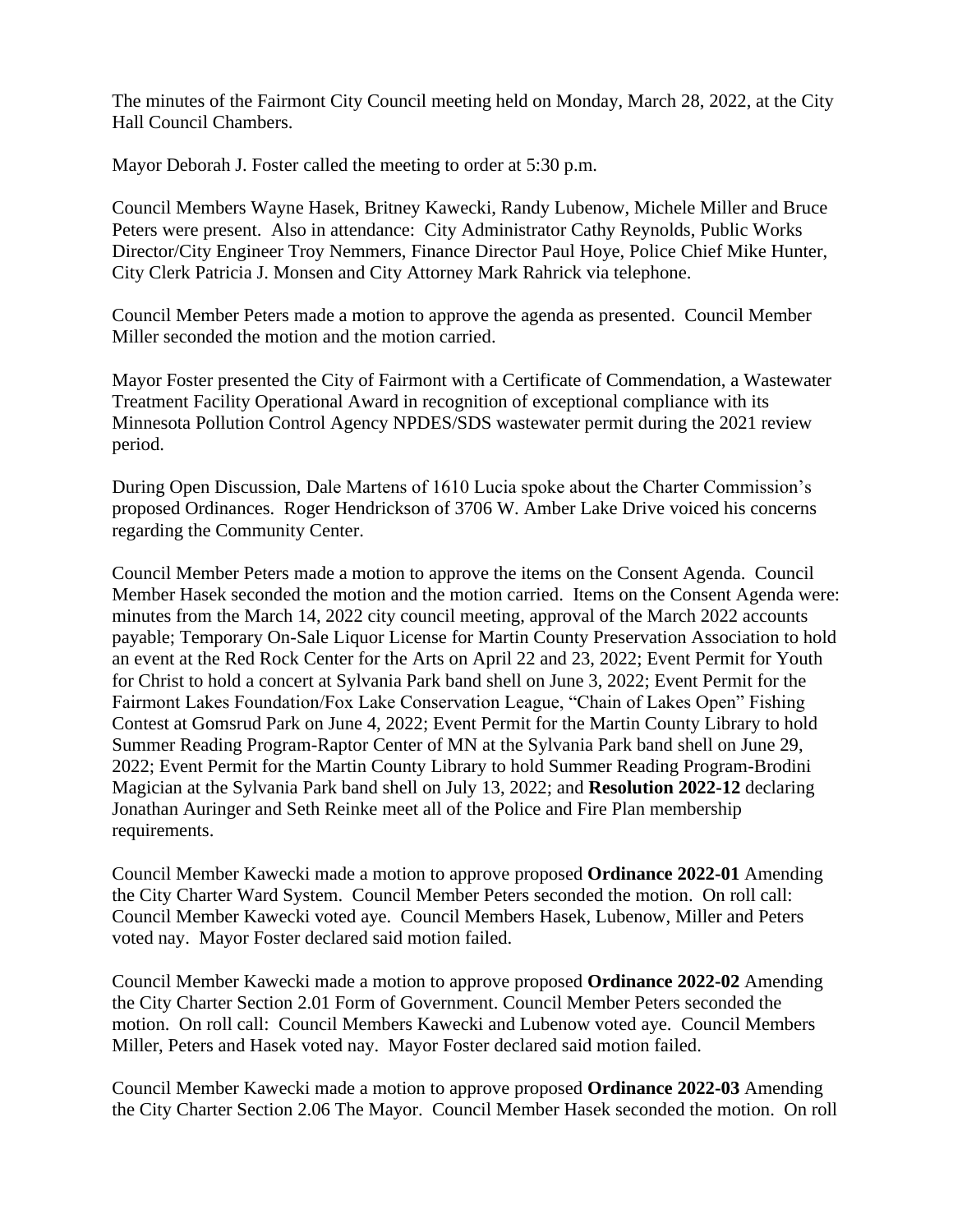call: Council Members Lubenow and Kawecki voted aye. Council Members Miller, Peters and Hasek voted nay. Mayor Foster declared said motion failed.

Council Member Kawecki made a motion to approve proposed **Ordinance 2022-04** Amending the City Charter Section 2.08 Investigation of City Affairs. Council Member Hasek seconded the motion. On roll call: Council Members Kawecki and Lubenow voted aye. Council Members Miller, Peters and Hasek voted nay. Mayor Foster declared said motion failed.

Council Member Peters made a motion to approve proposed **Ordinance 2022-05** Amending the City Charter Section 2.10 City Administrator – Appointment and Qualifications. Council Member Kawecki seconded the motion. On roll call: Council Members Kawecki and Lubenow voted aye. Council Members Peters, Hasek and Miller voted nay. Mayor Foster declared said motion failed.

Council Member Peters made a motion to approve proposed **Ordinance 2022-06** Amending the City Charter Section 2.15 City Clerk. Council Member Hasek seconded the motion. On roll call: No one voted aye. Council Members Hasek, Kawecki, Lubenow, Miller and Peters voted nay. Mayor Foster declared said motion failed.

Amanda Strommer, Drinking Water Protection Planner with Minnesota Department of Health presented the 2022 Surface Water Intake Protection Plan for the City of Fairmont. Council Member Peters made a motion to approve the plan and authorize the submittal of the 2022 SWIPP to the Minnesota Department of Health for final review. Council Member Hasek seconded the motion. On roll call: Council Members Kawecki, Lubenow, Miller, Peters and Hasek all voted aye. No one voted nay. Mayor Foster declared said motion passed.

Council Member Miller made a motion to approve **Resolution 2022-11** authorizing a funding application submittal to the Minnesota Public Facilities Authority for Wastewater plant upgrades. Council Member Hasek seconded the motion and the motion carried.

Council Member Peters made a motion to approve an agreement with Erickson Engineering for professional services on the Memorial Park Drive bridge replacement. Council Member Miller seconded the motion and the motion carried.

Discussion was held on the Yard Waste Recycling Site. Council Member Lubenow made a motion to approve spending council's budgeted contingency up to \$20,000 on the yard waste recycling site. Council Member Kawecki seconded the motion and the motion carried.

Discussion was held regarding a Community Development Director. Council Member Kawecki made a motion to direct hiring of a Community Development Director in place of an Economic Development Coordinator. Council Member Lubenow seconded the motion. On roll call: Council Members Lubenow and Kawecki voted aye. Council Members Miller, Peters and Hasek voted nay. Mayor Foster declared said motion failed.

Council Member Hasek made a motion to approve the City of Fairmont City Council Rules of Procedure. Council Member Peters seconded the motion. On roll call: Council Members Miller, Peters and Hasek voted aye. Council Members Kawecki and Lubenow voted nay. Mayor Foster declared said motion passed.